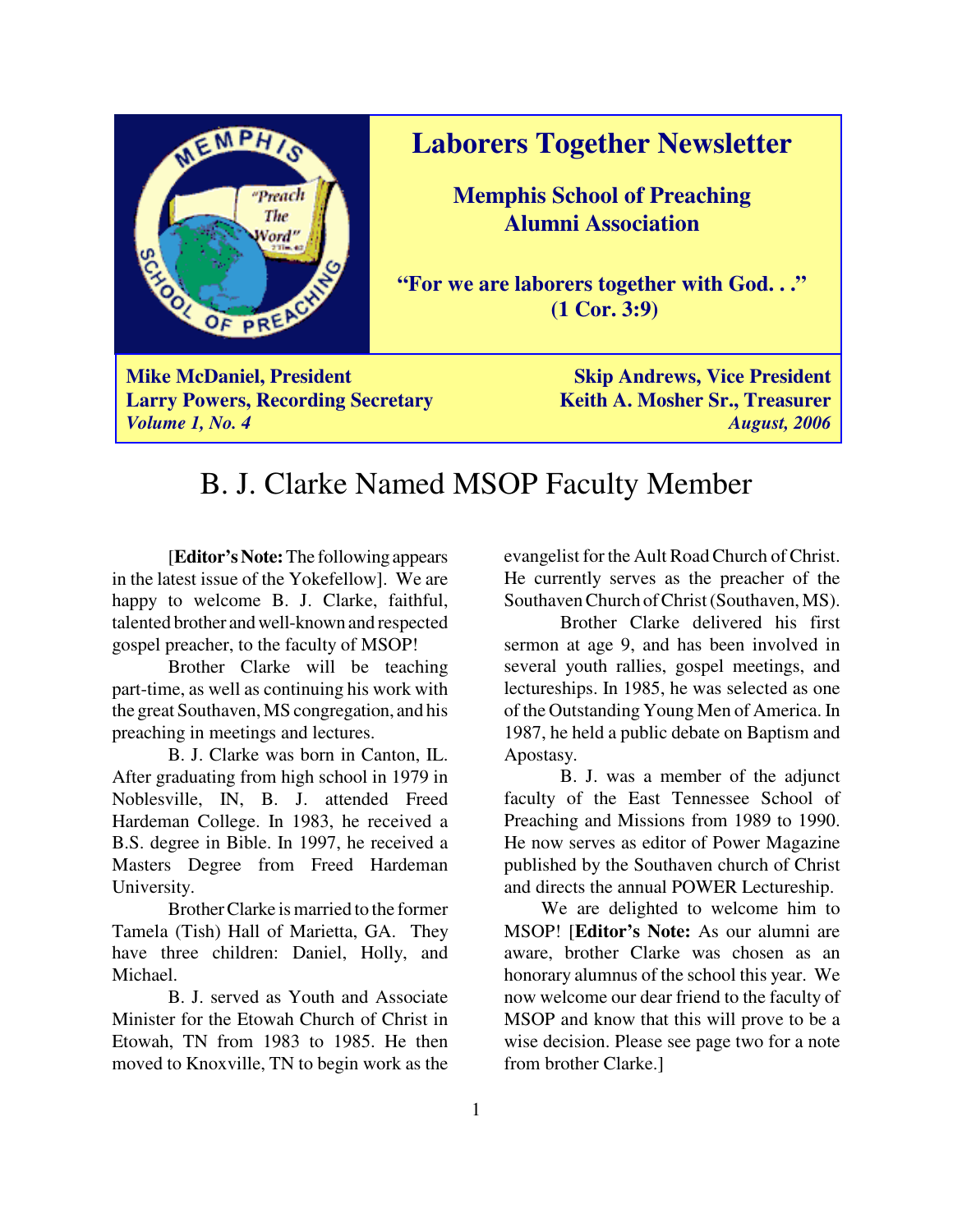# AN EXCITING NEW WORK *B. J. Clarke*

One of my most pleasant childhood memories is that of attending the Knight Arnold church of Christ in Memphis during the time that my father (T. J. Clarke) attended

the Memphis School of Preaching. I have seen the tremendous benefits offered by the Memphis School of Preaching, and I have been a beneficiary as well through the knowledge my father received from the school, which he has passed on down to me.



Thus, it is a very special honor for me to be invited to

become a member of the part-time faculty and to be affiliated with such a great school. It has been a lifelong dream of mine to help train preachers to preach the Gospel, and there is no school I would rather assist in this task than the Memphis School of Preaching. The Southaven church of Christ, for which I am privileged to preach, also holds the school

in high esteem and has helped a number of students with financial support. I have the utmost confidence in the determination of the school to follow the old paths, and I count it a

> privilege and honor to be associated with such a solid and sound director and faculty. [**Editor's Note:** If the applause at the annual alumni dinner when B.J. received our Honorary Alumnus award is any indication, I believe that this decision on the part of the eldership of the Forest Hill church and the administration of MSOP will prove

to be a popular one with many of our alumni and justifiably so. We appreciate brother Clark very much for his work's sake and feel confident that he will do a tremendous job in this new work of training preachers. Of course the big question on the minds of the current students will be this: How hard will *his* tests be???]

#### ED ALLARD'S WORK IN MONTICELLO

Ed Allard Jr.(1972) is preaching for a small congregation in the town of Monticello, GA. This congregation of 20 members has three that are active in teaching Home Bible studies and nine active as Andrews For The Lord.

A thirteen week School of Christ is conducted twice yearly for those who are not Christians that are enrolled by the Andrews For The Lord. The congregation blankets the city and county with a bimonthly outreach paper by mail, and enables him to send out by e-mail short weekly articles of an evangelistic nature to those who have requested them in 21 states and 6 foreign countries currently. Those receiving the articles are encouraged to forward them to

those they want to influence for Christ. Any desiring to participate in this evangelistic team effort may be enrolled by writing to eallard@juno.com. If any have those in their congregation that are computer active, they can participate also by your making the articles available to them.

A program for the smaller churches of Central Georgia was initiated in 1994 to provide encouragement, fellowship and a program suited to the particular needs of small congregations. It has continued yearly with host congregations rotating among the area churches. Monticello will again host this Very Special Day program in January 2007.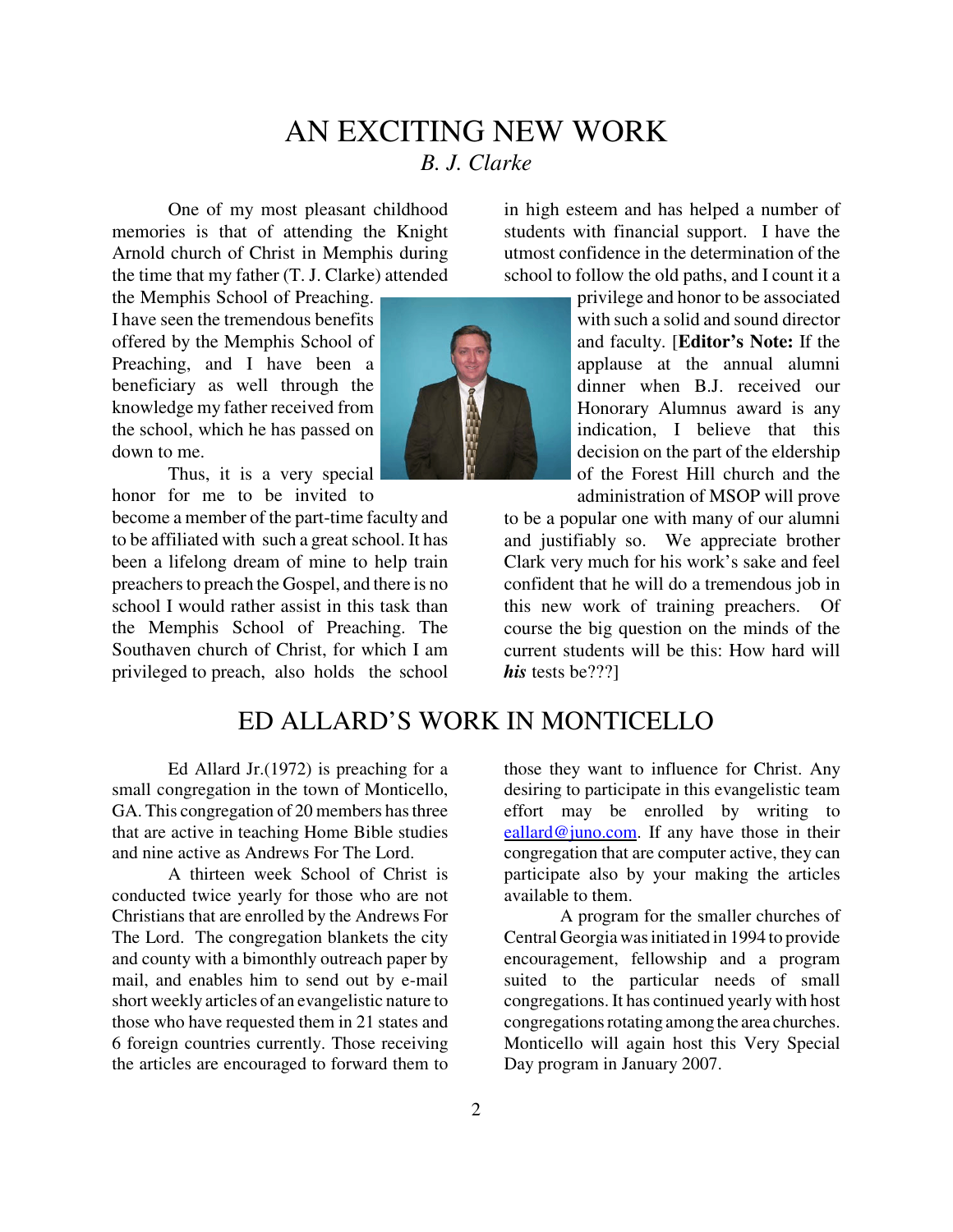# INFORMATIONAL DINNER DURING THE POWER LECTURES NEXT TUESDAY *Mike McDaniel*

This issue of the *Laborers Together Newsletter* is sent out a few days early due to our wish to announce this informational dinner that will take place next Tuesday,

barbecue meal which will be catered by Leonards of Memphis. However, if you plan to attend the dinner, call MSOP or email sister Brown at shrown@msop.org and let her know

August  $1$ , 2006 at the S outh a ven church of  $Christ in$ Southaven, Mississippi.

As you are no doubt aware, the **Fourteenth** Annual Power lectures will take place July 30 thru August  $3$  on the

theme: "How Can We Understand The Bible Alike?" I firmly believe that this lectureship is one of the most outstanding among us. It has long been one of the highlights of my year to attend. The topics are well planned, the sermons are well prepared and presented, and the book is a splendid production. Just this past week, a current MSOP student and I were traveling together after a recent television taping. He commented to me that the Power lectures last year was one of the most enjoyable that he had ever attended. It was tremendous. And this year's lectures will no doubt be great also.

 The elders at Southaven have agreed to host an informational dinner at their facility beginning at 4:00 P.M on Tuesday, August 1st. There will be no cost for the delicious



how many to expect in your group. This will allow them to tell Leonards how much food to prepare. So if you can come, **please RSVP today!**

During this dinner, you will be shown a special DVD p r e s e n t a t i o n concerning the

new student housing of the Memphis School of Preaching. You will be updated on the progress of the apartments and informed as to how you can be an integral and vital part of this exciting opportunity to help in the support of faithful gospel preachers being trained to preach the unsearchable riches of Christ.

We are glad to say that the foundations and slabs of all four buildings have now been poured! The Forest Hill congregation needs your help in relieving them of the financial burden they have undertaken.

If it is your intention to be at the Power lectures next week, why not make plans right now to attend the dinner on Tuesday? All you need to do is to alert the school of your coming and how many will be with you. We hope to see you at Southaven!